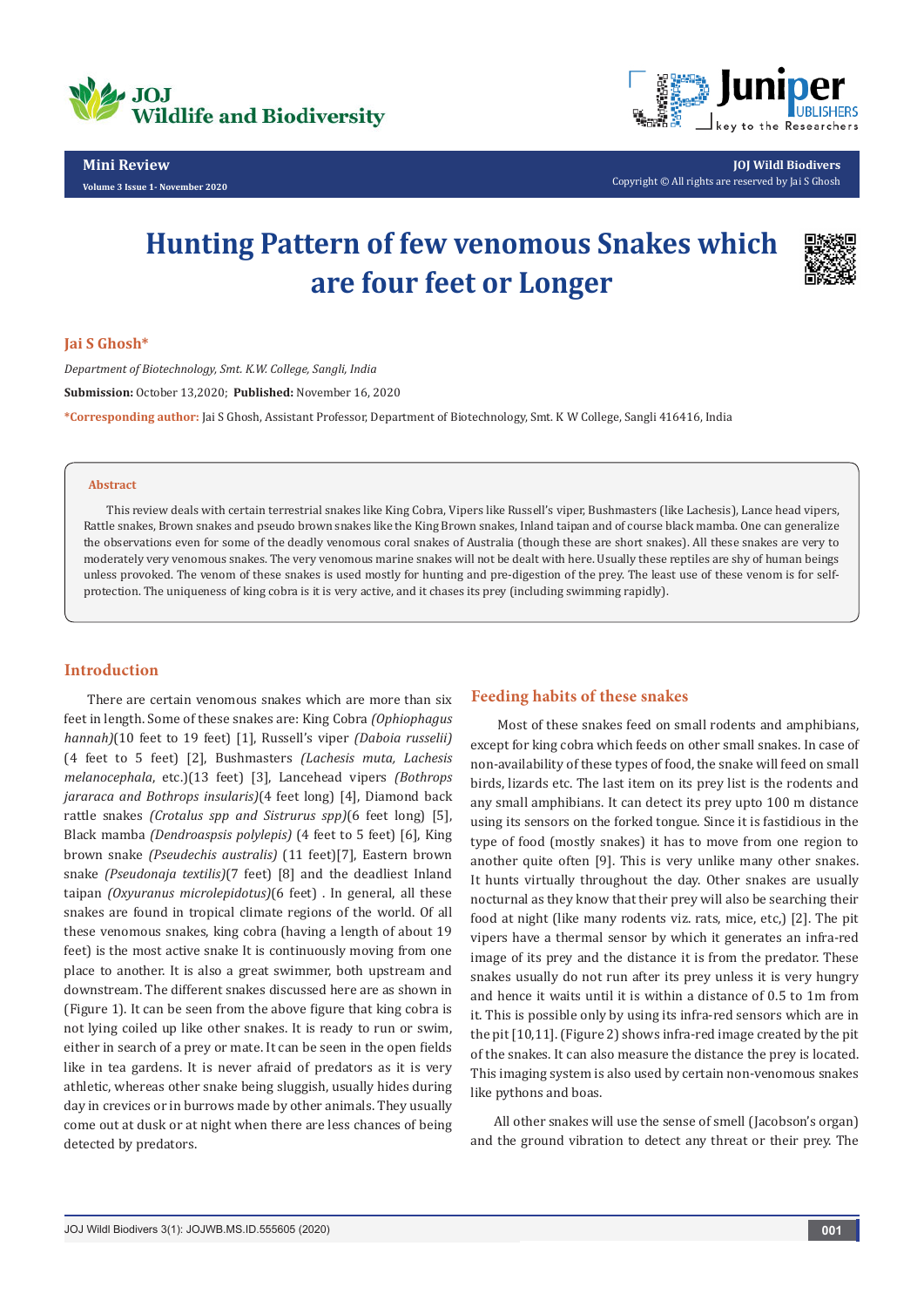Eastern Brown snake is mostly found in agriculture lands as their major food is house mouse. They mostly use their sight to detect their prey [12]. The king brown too uses its eyesight to detect and catch its prey. It is mostly a dusk hunter when it gets its prey (a wide range) in any ecosystem. However, it mostly likes to feed on frogs. In spring and in early summer it also forages on a wide range of small snakes including the eastern browns and the tree brown snake. It does not chase its prey over a long distance (unlike the King cobra) as most of the time something or the other is always within its reach.





Australian coral snake *(Simoselaps spp)* are no doubt venomous snakes of the country. These are nocturnal creatures. They hunt at night for small lizards and eggs of birds which have been laid on soil or sand. Since these snakes have a snout like a shovel, they burrow in sand and stay there during the day [13,14].

## **Conclusion**

It is therefore, very evident that among all the venomous snakes which are more than 4 feet long, the king cobra (nearly 20 feet long) is the one which is very active – both over land and in

water chasing either its prey or its mate This is followed by the eastern brown snake which is very small as compared to King cobra. The least active snake are the vipers which waits for the prey to come within a range of 1 meter from its head.

#### **Acknowledgement**

 The author is grateful to the authorities of the College and of the Department of Biotechnology for giving all the support to compile this article.